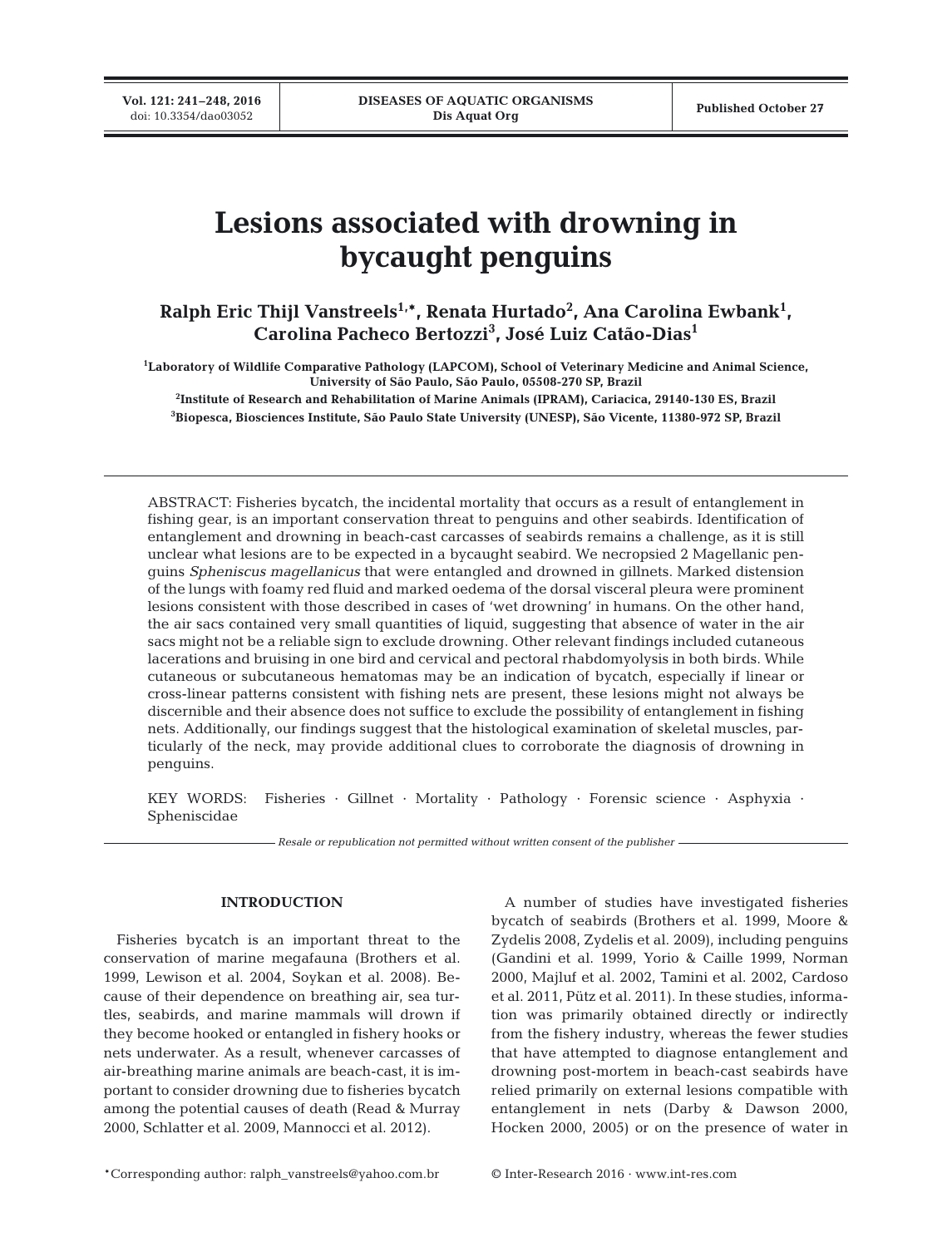the lungs or air sacs (Daoust et al. 1998, Simeone et al. 1999, Hocken 2000, 2005, Schlatter et al. 2009, Cannell et al. 2016).

Identification of drowning in human forensic medicine is often challenging due to the difficulty in differentiating drowning and post-mortem submersion, and there are many aspects of the pathophysiology of drowning that remain unclear (Salomez & Vincent 2004, Piette & Letter 2006). This may be further complicated in marine animals due to their unique anatomical and physiological adaptations for diving. For instance, drowned dolphins rarely have water in their lungs, and it is unclear whether this occurs because these species' physiological adaptations for diving apnoea prevent them from inhaling significant quantities of water (Dierauf & Gulland 2001) or because, unlike in humans, dolphin entanglement drowning occurs without repeated breathing at the surface (Knieriem & Hartmann 2001). Because the respiratory tract lesions are inconsistent and the presence of water in the lungs cannot be relied upon, the diagnosis of entanglement/drowning in beachcast cetaceans has relied primarily on the observation of external entanglement lesions (Read & Murray 2000, Dierauf & Gulland 2001, Boer et al. 2012, Mannocci et al. 2012).

The avian respiratory system differs profoundly from that of mammals, as birds rely on relatively small, rigid and flow-through lungs and a system of air sacs that allows for continuous air flow through the lungs (Fedde 1998, Powell 2000). It is not clear how these anatomical characteristics can affect the pathogenesis of drowning in birds or if there are substantial differences in the pathology of drowning between diving and non-diving birds. As a result, determining whether or not beach-cast seabird carcasses are the result of fisheries bycatch remains a challenge and it is still unclear what lesions are to be expected in a bycaught seabird.

In this study, we describe the gross and microscopic findings in 2 Magellanic penguins *Spheniscus magellanicus* that were necropsied after having been entangled and drowned in fishing nets, and discuss the implications for the diagnosis of entanglement and drowning in diving seabirds.

## **MATERIALS AND METHODS**

On 17 September 2014, a Magellanic penguin was entangled and drowned in a bottom gillnet (depth = 12 m) near the coast of Peruíbe, SP, Brazil (24° 20' S, 46° 58' W) (Case A). Another 4 Magellanic penguins

were entangled in a floating gillnet (depth = 3 m) on 2 June 2015 near the coast of Mongaguá, SP, Brazil  $(24^{\circ}$  07' S,  $46^{\circ}$  40' W); 1 bird survived and was immediately released by the fishermen whereas 3 birds drowned, one of which was brought ashore for necropsy (Case B).

Necropsy was conducted within 6 to 10 h after carcass retrieval following standard protocols (Hocken 2002, Rae 2003). Age was determined on the basis of feathering (Williams 1995). Sex was determined through the identification of gonads. Samples of organs and tissues were fixed in 10% neutral buffered formalin for 36 h, then transferred to 70% ethanol. Tissues were then embedded in paraffin and 3 to 5 µm sections were obtained, stained with hematoxylin-eosin (H&E) and phosphotungstic acid hematoxylin (PTAH) (to assist the diagnosis of necrosis in skeletal muscles) and examined by light microscopy (Prophet et al. 1992). Skeletal muscles sampled for histopathology were



Fig. 1. Gross lesions observed in bycaught Magellanic penguins *Spheniscus magellanicus*. (a) Ventral surface of the left flipper: bruising and hematomas; (b) longitudinal section of the trachea: mucosa congestion; (c) transversal section of the heart: dilation of the right ventricle; (d) dorsal surface of the encephalon: cerebral and cerebellar congestion; (e) dorsal surface of the lungs: oedema and congestion; (f) cut surface of the left lung: oedema and congestion with extravasation of a foamy red fluid. Scale bars = 1 cm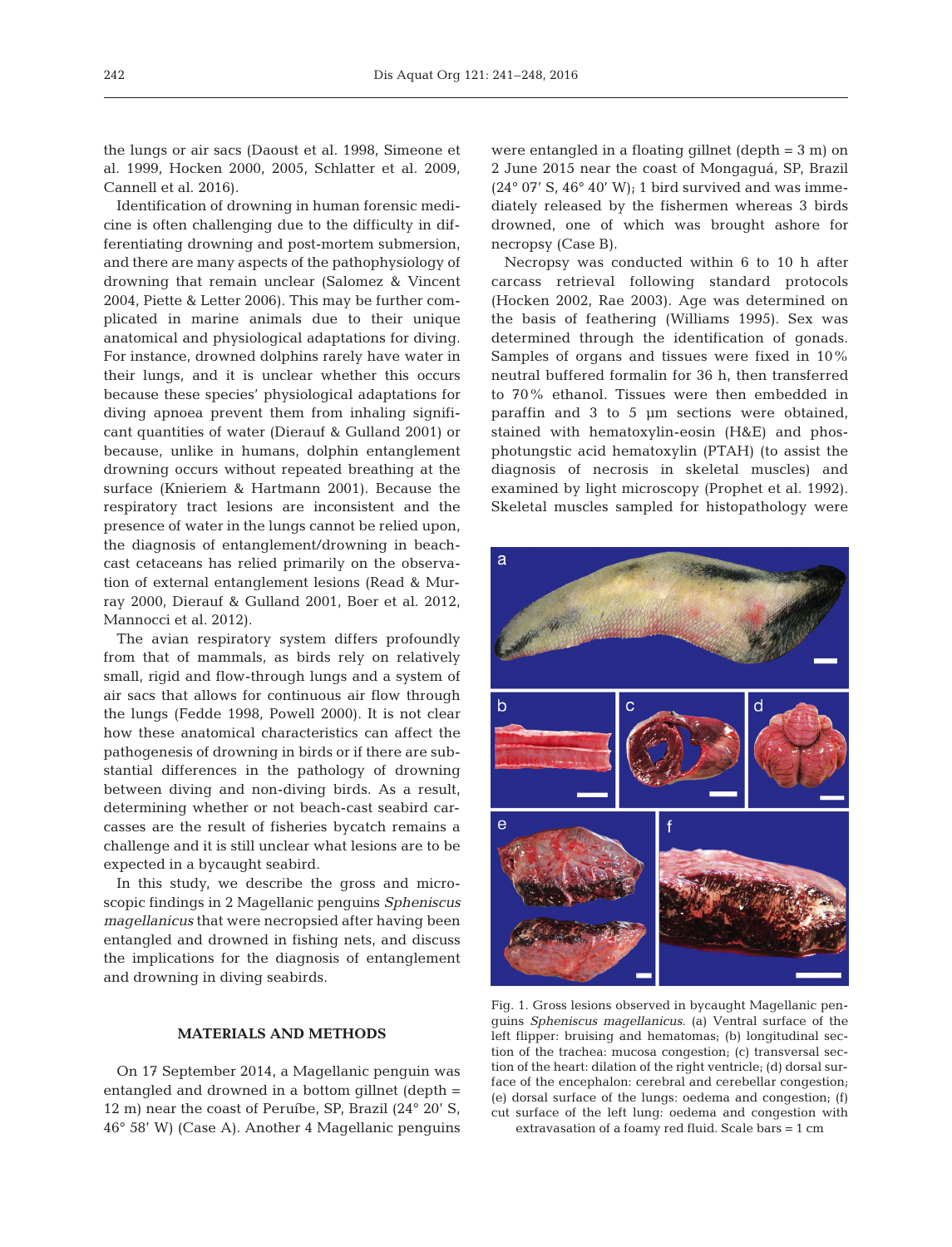m. pectoralis (chest) and m. rectus capitis lateralis (neck) (Watson 1883).

### **RESULTS**

Both examined penguins were juvenile females. Body masses were 2.40 kg (Case A) and 2.34 kg (Case B), and in both cases pectoral musculature was moderately atrophied (poor body condition). Bill lengths were 52.7 mm (Case A) and 52.3 mm (Case B). The only external lesions in Case A were superficial lacerations and bruising on the skin of the ventral surface of both flippers (approximately 10 to 20% of the surface area) (Fig. 1a); Case B did not exhibit external lesions. Mild infestation (≤50 ind.) of chewing lice *Austrogoniodes* sp. was noted in Case A.

Unless stated otherwise, the following description applies to both cases. Internally, the most prominent changes were within the lungs. Both lungs were markedly distended, with approximately 150% of the volume that would be expected in a similarly-sized healthy penguin (R. E. T. Vanstreels pers. obs.). A 1 to 3 mm-thick layer of gelatinous tissue covered the surface of the lungs (especially dorsal), and as a result the lungs could be easily dissected from the ribcage, and the low relief impression that the ribcage usually produces on the dorsal surface of the lungs was barely visible (marked oe dema of the visceral pleura)

(Fig. 1e). Lung parenchyma was diffusely dark red with clearly visible white/reddish foam in the parabronchi (oedema) (Fig. 1f). Thin red fluid flowed abundantly when the lungs were cut (congestion). Both lungs floated in formalin, however less than 5% of the lung volume remained above the surface.

All air sacs were transparent. A small amount of red to yellow foamy fluid was present in the thoracic and abdominal air sacs (<1 ml in each air sac in Case A, <5 ml in each air sac in Case B); this characteristic foamy appearance was transient and vanished as the necropsy progressed. The tracheal mucosa was diffusely red (consistent with congestion) (Fig. 1b); in Case B, petechial haemorrhage and a small quantity (<1 ml) of red to yellow foamy fluid was within the distal third of the trachea. The mucosa of the nasal cavity and paranasal sinuses

was diffusely red (consistent with congestion of the upper respiratory tract mucosa).

There were no signs of subcutaneous bruising, fractures or internal haemorrhage, but skeletal muscles of the dorsal neck near the shoulders were mildly dark red (consistent with congestion). There was almost no subcutaneous fat, however small quantities of visceral and pericardial fat were noted. Other necropsy findings included diffusely red subcutaneous tissue and skeletal muscle, with most large veins visibly distended (external jugular veins, vena cava, and coronary veins); dilation of the right ventricle (Fig. 1c); diffusely red coloration both externally and on the cut surface of the brain (consistent with congestion) (Fig. 1d); and multifocal petechiae and ecchymoses in the pancreas. Case A had 3 approximately  $1.5 \times 0.5 \times 0.1$  cm caseous plaques adhered to the caudal palate whereas Case B had a 3 mm diameter caseous nodule on the caudal palate. The stomachs contained a small quantity of whiteyellow doughy material (partially digested fish); in Case B, a small quantity of squid beaks and crab legs were also present in the stomach. Mild infestation (≤20 ind.) by gastric nematodes (consistent with *Contracaecum* sp. and/or *Cosmocephalus* sp.) was noted in both cases, but no lesions were visible on the gastric mucosa.

Histological findings are listed in Table 1 (and Table A1 in the Appendix, and the most relevant

Table 1. Histopathological lesions related to drowning in bycaught Magellanic penguins *Spheniscus magellanicus*. Superscript letters indicate the case(s) (A or B) in which lesions were recorded

| Organ/tissue    | Histopathological findings                                                                                                                                                                                                                                                                                                   |
|-----------------|------------------------------------------------------------------------------------------------------------------------------------------------------------------------------------------------------------------------------------------------------------------------------------------------------------------------------|
| Trachea         | Congestion, diffuse, mild to moderate A,B<br>Haemorrhage, segmental, mild <sup>A,B</sup><br>Tracheitis, granulocytic, diffuse, mild A,B                                                                                                                                                                                      |
| Lungs           | Congestion, diffuse, moderate to severe A,B<br>Oedema, diffuse, moderate to severe <sup>A,B</sup><br>Micro-haemorrhage, diffuse, moderate <sup>A,B</sup><br>Deposition of proteinaceous material, alveolar and<br>parabronchial, diffuse, moderate, with occasional<br>erythrocytes, granulocytes and bacterial colonies A,B |
| Heart           | Cardiomyolysis, multifocal, mild to moderate <sup>B</sup><br>Congestion, diffuse, mild to moderate <sup>A</sup>                                                                                                                                                                                                              |
| Cerebrum        | Congestion, diffuse, mild to moderate <sup>A,B</sup><br>Oedema, diffuse, mild to moderate A,B                                                                                                                                                                                                                                |
| Cerebellum      | Congestion, diffuse, mild to moderate <sup>A,B</sup>                                                                                                                                                                                                                                                                         |
| Skeletal muscle | Rhabdomyolysis, multifocal, mild to moderate <sup>A,B</sup><br>Congestion, diffuse, mild to moderate $A,B$<br>Oedema, diffuse, mild <sup>A</sup>                                                                                                                                                                             |
| Liver           | Congestion, diffuse, mild <sup>A,B</sup>                                                                                                                                                                                                                                                                                     |
| Adrenal glands  | Congestion, diffuse, mild <sup>A</sup>                                                                                                                                                                                                                                                                                       |
| Kidney          | Congestion, diffuse, mild to moderate <sup>A,B</sup>                                                                                                                                                                                                                                                                         |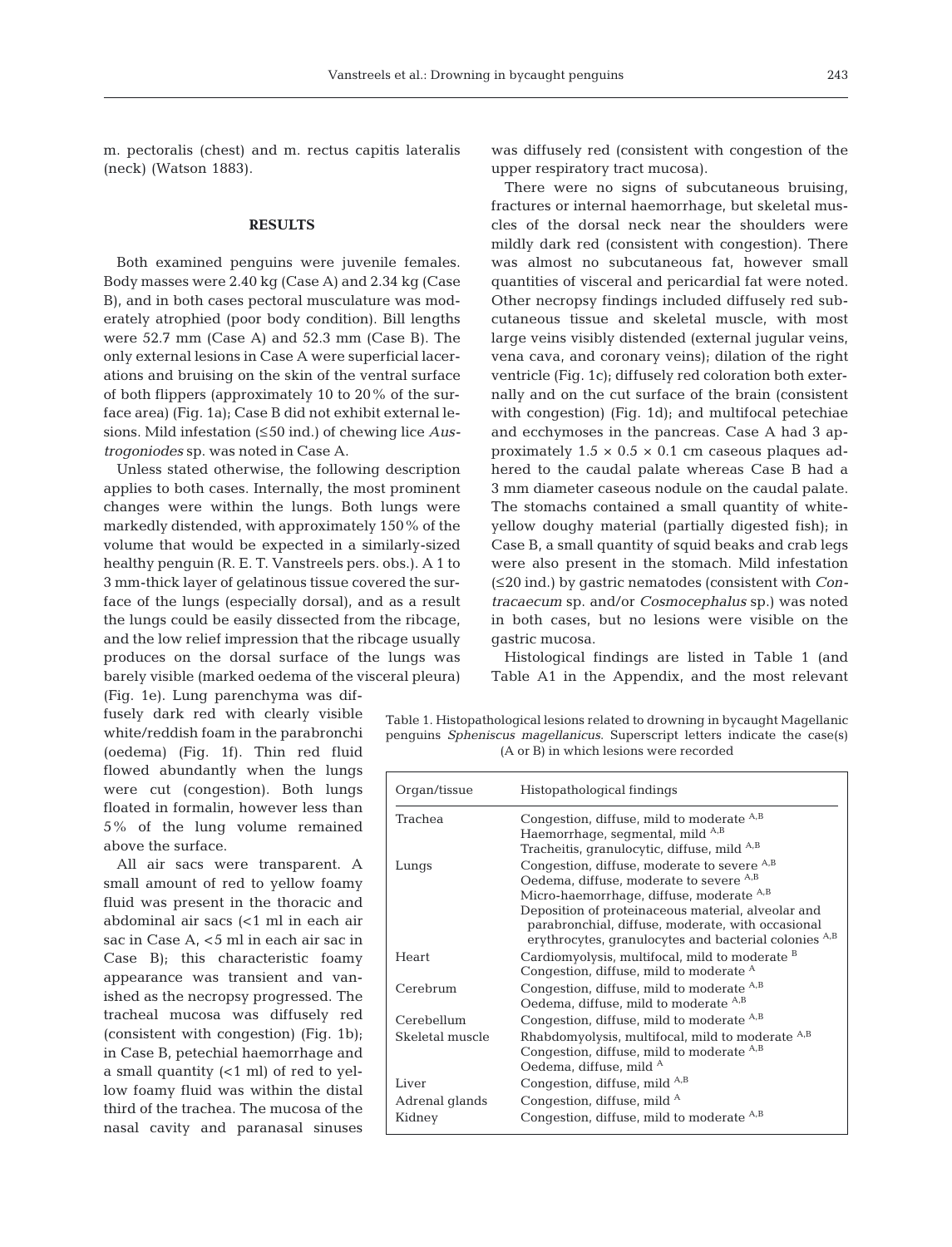lesions are presented in Fig. 2. All tissues presented an increased quantity of granulocytes within blood vessels. The following tissues were microscopically unremarkable: abdominal aorta, gall bladder, thyroid, parathyroid, supraorbital gland, uropygial gland and ovary. Tissue autolysis was considered mild, and is not thought to have compromised histological analysis.

## **DISCUSSION**

## **Respiratory tract**

The presence and type of pathological changes associated with drowning typically depends on whether

or not water enters the lungs (wet vs. dry drowning) (Salomez & Vincent 2004, Piette & Letter 2006). Wet drowning corresponds to the majority of human drowning deaths, whereas dry drowning is common in cetaceans and occurs when laryngospasm prevents inhalation of water (Orlowski et al. 1989, Salomez & Vincent 2004, Lunetta & Modell 2005). The hypoxia that occurs in both dry and wet drowning leads to ischemic damage to the myocardium and central nervous system, culminating in death (Salomez & Vincent 2004, Lunetta & Modell 2005). In seawater wet drownings, the hypertonic liquid can draw proteinrich fluid from the vascular space into the pulmonary alveoli, damaging the basement membrane and leading to rapid pulmonary oedema, dilution and washout of surfactant (Lunetta & Modell 2005).



Fig. 2. Histopathological lesions in bycaught Magellanic penguins *Spheniscus magellanicus*. (a) Lung (H&E, scale bar = 100 µm): diffuse congestion (top section), the visceral pleura (asterisk) is markedly stretched due to oedema; (b) lung (H&E, scale bar = 50 µm): diffuse congestion and oedema, proteinaceous material is present in the parabronchial lumen (asterisk), interparabronchial septa are stretched due to the oedema (white arrow) and all blood vessels are markedly congested, including septal arterioles (black arrow); (c,d) neck muscle (H&E and PTAH, scale bars = 25 µm): consecutive histological sections illustrating how histochemistry can facilitate the differentiation between a muscle fibre undergoing rhabdomyolysis (black arrow) and fibres with preserved striation bands (white arrows)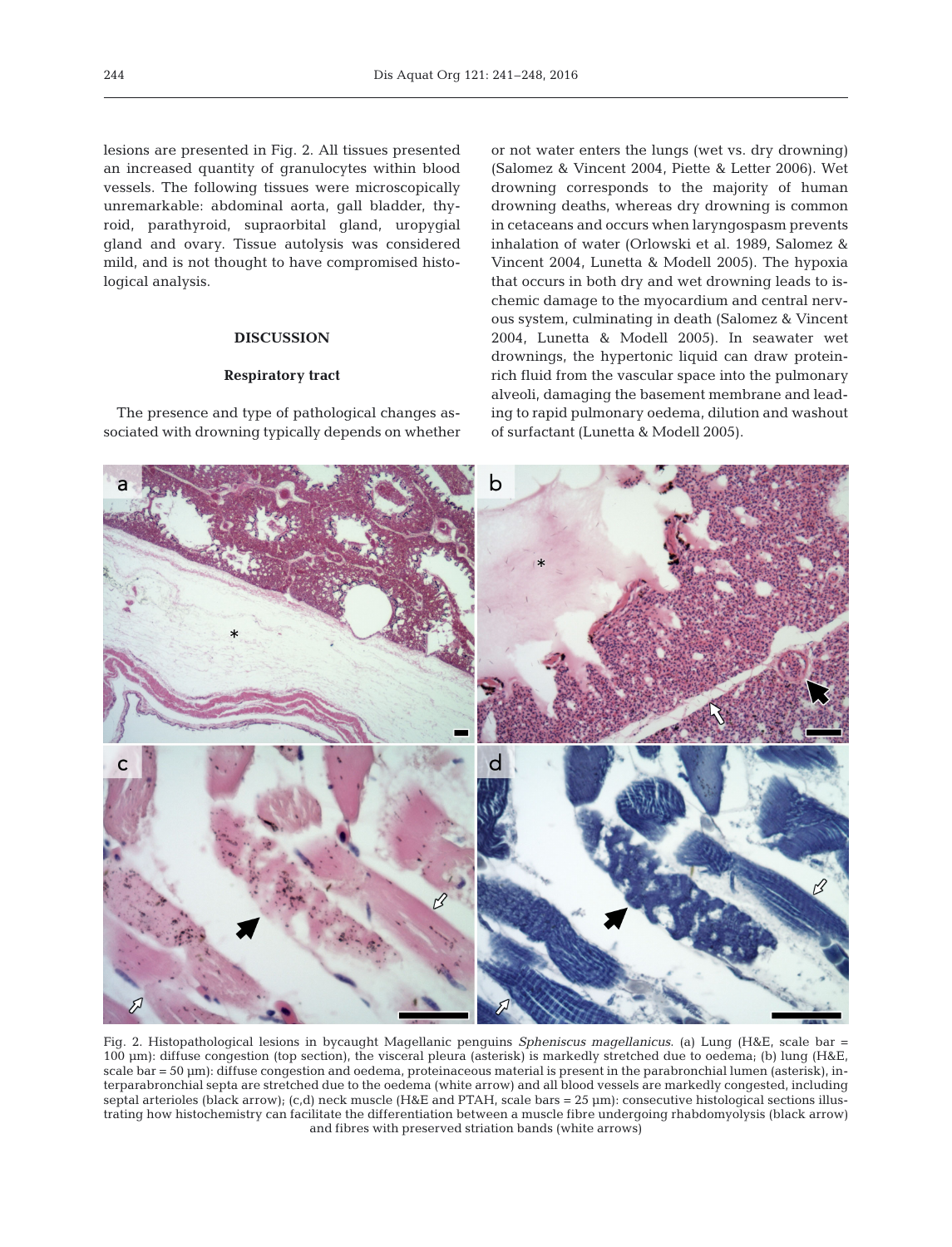The avian respiratory system has a number of characteristics that distinguish it from its mammalian counterpart and that may affect the pathophysiology of drowning, such as the tubular structure of the lungs in which air flow is controlled through aerodynamic valving (Fedde 1998, Powell 2000), the remarkably thin blood−air barrier (Maina & King 1982, West 2009) and the different composition and physical properties of avian surfactant (Bernhard et al. 2001, 2004). Furthermore, penguin lungs are different from those of other birds in that they lack neopulmonic parabronchi (Fedde 1998, Powell 2000) and have histological adaptations to resist the high hydrostatic pressures involved in diving (Welsch & Aschauer 1986).

The lesions that were observed in the lungs of drowned penguins parallel those described in wet drowning in humans, with marked distension of lungs with foamy liquid (Püschel et al. 1999, Salomez & Vincent 2004, Lunetta & Modell 2005). The studied penguins, however, did not have a substantial quantity of foam and frothy liquid in the upper airways nor multifocal subpleural haemorrhages (Paltauf's spots) that are often observed in humans (Salomez & Vincent 2004, Lunetta & Modell 2005). The overall volume of the lungs was markedly increased, however the presence of liquid in the pulmonary airways did not seem to be accompanied by significant loss of structure or rupture of the parabronchial septa, in contrast to the emphysema aquosum that is classically described in humans (Püschel et al. 1999, Salomez & Vincent 2004, Lunetta & Modell 2005). If inhaled into the lungs, the hyperosmotic nature of seawater is expected to lead to an intense outflow of intravascular fluids to the airways, resulting in haemoconcentration and severe pulmonary oedema (Timperman 1972, Modell 1993, Lunetta & Modell 2005). It was not possible to quantify the extent to which the fluid in the lungs corresponded to inhaled water, to passive extravasation of intravascular fluids due to osmotic forcing, to an increased vascular permeability due to an acute inflammatory response, to pulmonary oedema secondary to the increased hydrostatic pressure within blood vessels, or to a combination of 2 or more of these factors.

In contrast to the marked distension and oedema of the lungs and pleura, the air sacs contained only very small quantities of liquid. Similarly, previous studies did not find substantial quantities of liquid in the air sacs of drowned Canada geese *Branta canadensis* (Springer et al. 1989) or common loons *Gavia immer* (Daoust et al. 1998). A possible explanation is that as the birds inhale water there is a rapid increase in the

flow resistance within the intrapulmonary bronchi (caused by the greater viscosity of water in comparison to air) that surpasses the negative pressure provided by the expansion of the ribcage, limiting the flow of inhaled water into the caudal air sacs.

### **External lesions and skeletal muscles**

External lesions consistent with fishing net trauma are often used to diagnose bycatch in cetaceans (Read & Murray 2000, Dierauf & Gulland 2001, Boer et al. 2012, Mannocci et al. 2012). There is evidence to indicate that some (but not all) bycaught penguins may present lesions consistent with entanglement in fishing nets, such as external and subcutaneous bruising, internal haemorrhaging and crushing injuries (Darby & Dawson 2000, Schlatter et al. 2009). In this study, only 1 of the 2 cases had external bruising, and these did not present the characteristic linear or cross-linear pattern consistent with fishing nets.

On the other hand, muscle congestion and rhabdomyolysis were observed in both drowned penguins, particularly in the neck. The presence of hae morrhages in skeletal muscles, particularly in the neck and trunk, are frequently observed in drowned humans as a result of agonal convulsions, overexertion and hypercontraction (Püschel et al. 1999, Salomez & Vincent 2004, Lunetta & Modell 2005). The rhabdomyolysis and haemorrhage in the neck and pectoral muscles of drowned penguins, without lesions in the adjacent subcutaneous tissue, may have resulted from exertional myopathy or agonal movements. Previous studies demonstrated the value of histopathology and histochemistry to differentiate muscular lesions from autolysis on stranded cetaceans (Sierra et al. 2014), and in this study we found that PTAH histochemistry was particularly helpful to confirm the occurrence of rhabdomyolysis (see Fig.  $2c,d$ ).

#### **Other organs and tissues**

Although the most prominent lesions were seen in the respiratory tract, other tissues and organs also presented pathological changes that may be related to drowning. The increased vascular resistance caused by the presence of liquid in the airways might explain the dilation of the right cardiac ventricle. The increased vascular resistance in the lungs, combined with cardiac anoxia and acidosis, presumably led to decreased cardiac output (Salomez & Vin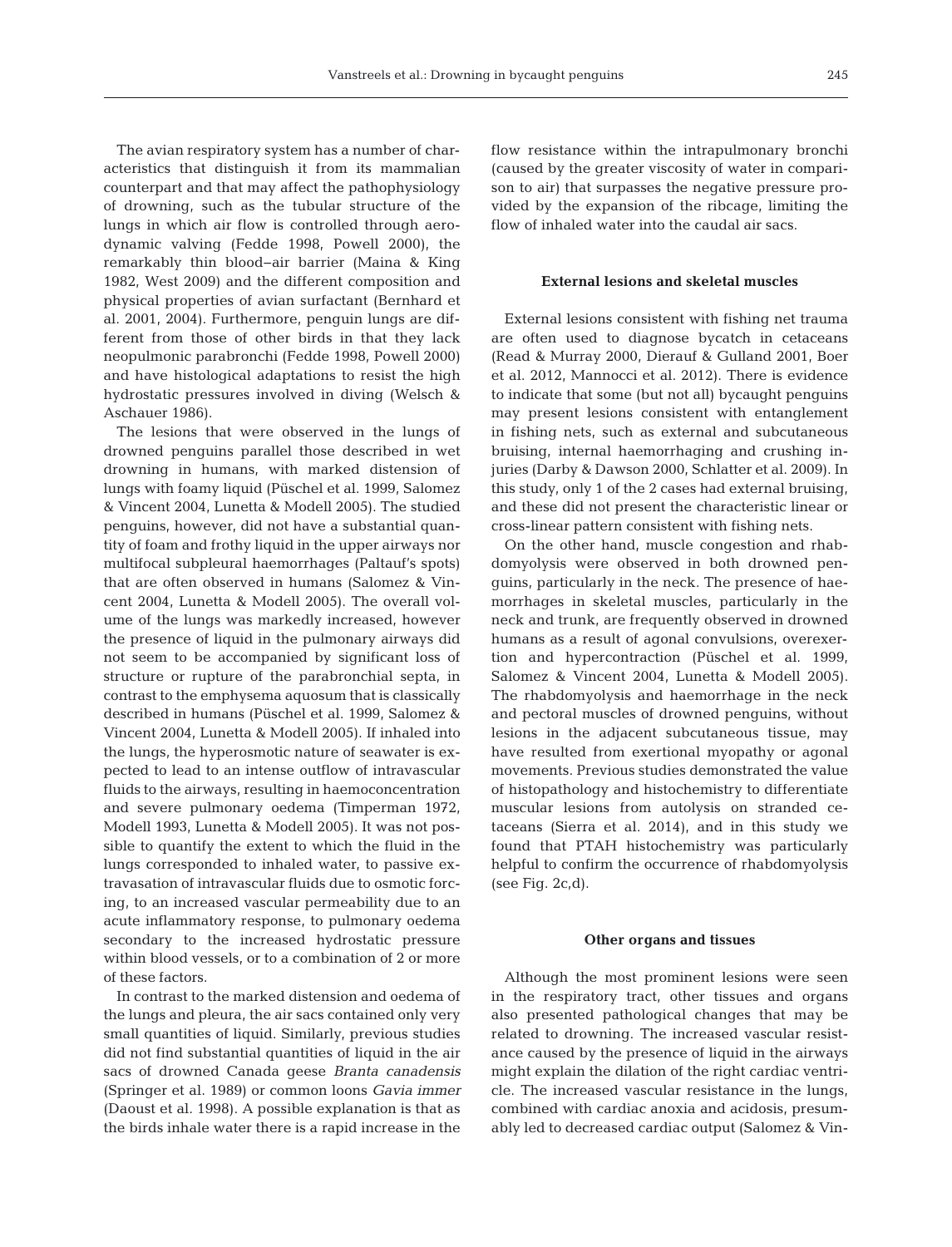cent 2004, Lunetta & Modell 2005), which explains the generalized congestion that was seen in most tissues.

Although early experiments on the pathophysiology of drowning hypothesized that cardiac impairment due to hypernatremia, hyperchloremia and haemoconcentration played a key role in seawater drownings, this was dismissed in later studies and it is now considered that anoxia plays a much more significant role regardless of the osmotic characteristics of the drowning medium (Orlowski et al. 1989, Salomez & Vincent 2004, Lunetta & Modell 2005). Respiratory acidosis is also thought to be involved in cardiac failure in drowned humans (Lunetta & Modell 2005), however this probably plays a lesser role in penguins considering they are exceptionally tolerant to acidosis as an adaption to diving (Williams 1995).

## **Implications for the diagnosis of drowning in beach-cast carcasses**

The marked distension of the lungs with foamy red fluid and marked oedema of the dorsal visceral pleura of drowned penguins are prominent lesions consistent with those described in cases of wet drowning in humans, and may aid the diagnosis of drowning in beach-cast carcasses of penguins (and possibly other seabirds). However, lung congestion and oedema are not specific findings and may also occur in other pathological processes unrelated to drowning (see Schmidt et al. 2003). Interestingly, the air sacs of the penguins in this study contained remarkably small quantities of liquid, suggesting that absence of water in the air sacs might not be a reliable sign to exclude drowning. External or subcutaneous bruising and hematomas may be a strong indication of bycatch, especially if linear or crosslinear patterns consistent with fishing nets are present (Darby & Dawson 2000, Schlatter et al. 2009); however, these lesions might not always be discernible and their absence is not sufficient to exclude the possibility of entanglement in fishing nets. On the other hand, we found that overexertion muscular lesions, particularly of the neck, may provide additional clues to support the diagnosis of drowning in penguins.

While these lesions can provide circumstantial evidence to corroborate the diagnosis of drowning in beach-cast carcasses, none of them may be considered unequivocal signs as to whether or not entanglement and drowning occurred. Additionally, it is worth considering that infections and diseases oc -

curring concurrently with drowning might confuse the interpretation of the pathological findings; for instance, the cases herein examined presented a number of secondary findings (granulocytic pneumonia, lymphoplasmacytic hepatitis, splenic lymphoid hyperplasia, etc.) that are thought to be unrelated to drowning and instead probably reflect the health challenges inherent to the first-year migration of a Magellanic penguin (see Table A1 in the Appendix). Furthermore, these lesions might be masked by autolysis/putrefaction in beach-cast carcasses or by freezing artefacts if carcasses have to be temporarily frozen due to field logistics. If the carcasses have remained in the surf zone for an extended period of time, post-mortem penetration of water and sand in the respiratory system could be an additional confounding factor.

An alternative approach to the diagnosis of wet drowning is the detection of exogenous substances or microorganisms (especially diatoms and bacterioplankton) in the tissues and blood stream (Lunetta & Modell 2005, Uchiyama et al. 2012). However, because agonal aspiration of seawater could occur in birds dying at sea from unrelated illnesses, caution must be exercised in determining whether or not a drowned bird was bycaught. In this context, the diagnosis of entanglement and drowning will benefit from considering the broader circumstances in which the deaths occurred and the type of fisheries active in the region, testimony from the local community and fishermen, and the body condition and presence of fish in the stomach of the deceased birds (Simeone et al. 1999, Hocken 2002, Schlatter et al. 2009).

*Acknowledgements.* We are grateful to the staff and partners of Projeto Biopesca, especially Guilherme Nogueira and Pedro Motolla, and to the fishermen who have long partnered with the project. We also thank Jorge Oyakawa, Paulo Cesar Maiorka and Valeria Ruoppolo. This work was supported by the São Paulo Research Foundation (FAPESP) under Grant 2010/51801-5, by the National Counsel of Technological and Scientific Development (CNPq), and the Brazilian Federal Agency for the Support and Evaluation of Graduate Education (CAPES). We are grateful to 3 anonymous reviewers for their comments and suggestions.

#### LITERATURE CITED

- ▶ [Bernhard W, Gebert A, Vieten G, Rau GA, Hohlfeld JM,](http://www.ncbi.nlm.nih.gov/entrez/query.fcgi?cmd=Retrieve&db=PubMed&list_uids=11404309&dopt=Abstract) Postle AD, Freihorst J (2001) Pulmonary surfactant in birds: coping with surface tension in a tubular lung. Am J Physiol Regul Integr Comp Physiol 281:R327-R337
- ▶ [Bernhard W, Haslam PL, Floros J \(2004\) From birds to](http://dx.doi.org/10.1165/rcmb.2003-0158TR) humans: new concepts on airways relative to alveolar surfactant. Am J Respir Cell Mol Biol 30:6-11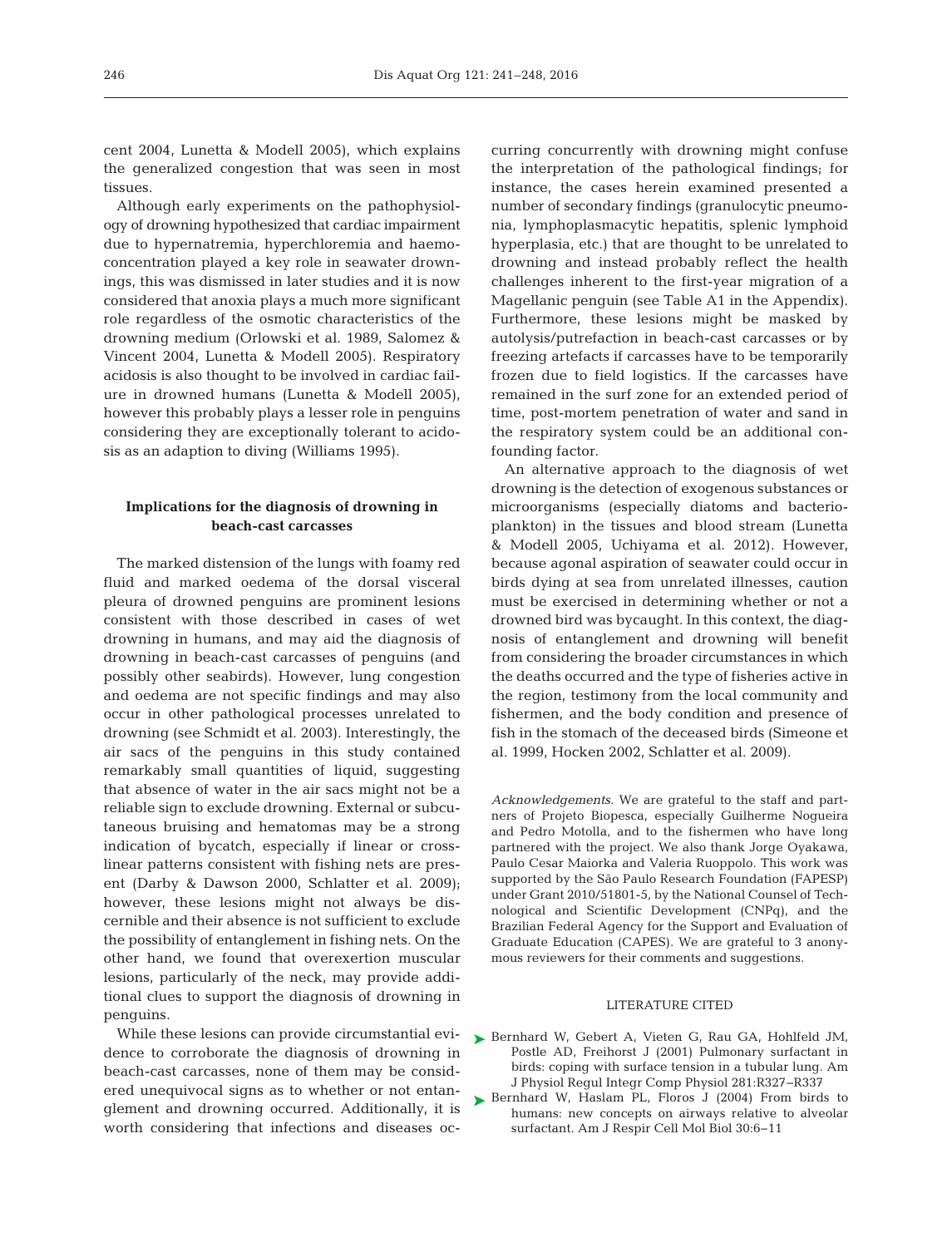Brothers NP, Cooper J, Løkkeborg S (1999) The incidental catch of seabirds by longline fisheries: worldwide review and technical guidelines for mitigation. FAO, Rome

- ► [Cannell BL, Campbell K, Fitzgerald L, Lewis JA, Baran IJ,](http://dx.doi.org/10.1071/MU15039) Stephens NS (2016) Anthropogenic trauma is the most prevalent cause of mortality in little penguins *(Eudyptula minor*) in Perth, Western Australia. Emu 116:52-61
- [Cardoso LG, Bugoni L, Mancini PL, Haimovici M \(2011\)](http://dx.doi.org/10.1016/j.marpolbul.2011.01.033) ➤ Gillnet fisheries as a major mortality factor of Magellanic penguins in wintering areas. Mar Pollut Bull 62: 840−844
- ► [Daoust PY, Conboy G, McBurney S, Burgess N \(1998\) Inter](http://dx.doi.org/10.7589/0090-3558-34.3.524)active mortality factors in common loons from maritime Canada. J Wildl Dis 34:524-531
- ► [Darby JT, Dawson SM \(2000\) Bycatch of yellow-eyed pen](http://dx.doi.org/10.1016/S0006-3207(99)00148-2)guins *(Megadyptes antipodes)* in gillnets in New Zealand waters 1979−1997. Biol Conserv 93: 327−332
- [de Boer MN, Saulino JT, Leopold MF, Reijnders PJH, Sim-](http://dx.doi.org/10.5897/IJBC12.016)➤ monds MP (2012) Interactions between short-beaked common dolphin *(Delphinus delphis)* and the winter pelagic pair-trawl fishery off Southwest England (UK). Int J Biodivers Conserv 4: 481−499
	- Dierauf LA, Gulland FMD (2001) CRC handbook of marine mammal medicine. CRC Press, Boca Raton, FL
- ► [Fedde MR \(1998\) Relationship of structure and function of](http://dx.doi.org/10.1093/ps/77.8.1130) the avian respiratory system to disease susceptibility. Poult Sci 77: 1130−1138
- [Gandini PA, Frere E, Pettovello AD, Cedrola PV \(1999\)](http://dx.doi.org/10.2307/1370065) ➤ Interaction between Magellanic penguins and shrimp fisheries in Patagonia, Argentina. Condor 101: 783−789
- [Hocken AG \(2000\) Cause of death in blue penguins](http://dx.doi.org/10.1080/03014223.2000.9518239) *(Eudyp-*➤ *tula m. minor)* in North Otago, New Zealand. NZ J Zool 27: 305−309
	- Hocken AG (2002) Post-mortem examination of penguins. DOC Science Internal Series 65, New Zealand Department of Conservation, Wellington
- ► [Hocken AG \(2005\) Necropsy findings in yellow-eyed pen](http://dx.doi.org/10.1080/03014223.2005.9518391)guins *(Megadyptes antipodes)* from Otago, New Zea land. NZ J Zool 32:1-8
	- Knieriem A, Hartmann MG (2001) Comparative histopathology of lungs from by-caught Atlantic white-sided dolphins *(Leucopleurus acutus)*. Aquat Mamm 27:73-81
- ▶ [Lewison RL, Crowder LB, Read AJ, Freeman SA \(2004\)](http://dx.doi.org/10.1016/j.tree.2004.09.004) Understanding impacts of fisheries bycatch on marine megafauna. Trends Ecol Evol 19:598-604
	- Lunetta P, Modell JH (2005) Macroscopical, microscopical, and laboratory findings in drowning victims. In: Toskos M (ed) Forensic pathology reviews, Vol 3. Humana Press, Totowa, NJ, p 3−77
- ► [Maina JN, King AS \(1982\) The thickness of the avian blood](http://www.ncbi.nlm.nih.gov/entrez/query.fcgi?cmd=Retrieve&db=PubMed&list_uids=7107515&dopt=Abstract)gas barrier: qualitative and quantitative observations. J Anat 134:553-562
- ► [Majluf P, Babcock EA, Riveros JC, Schreiber MA, Alderete](http://dx.doi.org/10.1046/j.1523-1739.2002.00564.x) W (2002) Catch and bycatch of seabirds and marine mammals in the small-scale fishery of Punta San Juan, Peru. Conserv Biol 16: 1333−1343
- ► [Mannocci L, Dabin W, Augeraud-Véron E, Dupuy JF, Bar](http://dx.doi.org/10.1371/journal.pone.0032615)braud C, Ridoux V (2012) Assessing the impact of bycatch on dolphin populations: the case of the common dolphin in the eastern North Atlantic. PLOS ONE 7: e32615
- ► Modell JH (1993) Drowning. N Engl J Med 328:253-256
- ▶ Moore JE, Zydelis R (2008) Quantifying seabird bycatch: Where do we go from here? Anim Conserv 11:257-259
- ▶ [Norman FI \(2000\) Preliminary investigation of the bycatch of](http://dx.doi.org/10.1016/S0006-3207(99)00055-5)

marine birds and mammals in inshore commercial fisheries, Victoria, Australia. Biol Conserv 92:217−226

- [Orlowski JP, Abulleil MM, Phillips JM \(1989\) The hemody-](http://dx.doi.org/10.1016/S0196-0644(89)80927-8)➤ namic and cardiovascular effects of near-drowning in hypotonic, isotonic, or hypertonic solutions. Ann Emerg Med 18:1044-1049
- $\blacktriangleright$  Piette MHA, Letter EA (2006) Drowning: still a difficult autopsy diagnosis. Forensic Sci Int 163: 1−9
	- Powell FL (2000) Respiration. In:Whittow GC (ed) Sturkie's avian physiology. Academic Press, San Diego, CA, p 233−264
	- Prophet EB, Mills B, Arrington JB, Sobin LH (1992) Laboratory methods in histotechnology. Armed Forces Institute of Pathology, Washington, DC
- [Püschel K, Schulz F, Darrmann I, Tsokos M \(1999\) Macro-](http://dx.doi.org/10.1007/s004140050210)➤ morphology and histology of intramuscular hemorrhages in cases of drowning. Int J Legal Med 112: 101−106
- ► [Pütz K, Hiriart-Bertrand L, Simeone A, Riquelme V, Reyes-](http://dx.doi.org/10.1675/063.034.0117)Arriagada R, Lüthi B (2011) Entanglement and drowning of a Magellanic penguin *(Spheniscus magellanicus)* in a gill net recorded by a time-depth recorder in South-Central Chile. Waterbirds 34: 121−125
- ▶ [Rae MA \(2003\) Practical avian necropsy. Semin Avian Exot](http://dx.doi.org/10.1053/S1055-937X(03)80003-8) Pet Med 12:62-70
	- Read AJ, Murray KT (2000) Gross evidence of humaninduced mortality in small cetaceans. NOAA Tech Memo NMFS-OPR-15, US Department of Commerce, Washington, DC
- ► Salomez F, Vincent JL (2004) Drowning: a review of epidemiology, pathophysiology, treatment and prevention. Resuscitation 63: 261−268
- ► [Schlatter RP, Paredes E, Ulloa J, Harris J and others \(2009\)](http://aveschile.cl/boletin/PDF/15.2/03.pdf) Mortandad de pinguino de Magallanes *(Spheniscus magellanicus)* en Queule, Región de la Araucanía, Chile. Bol Chil Ornitol 15:78-86
	- Schmidt RE, Reavill DR, Phalen DN (2003) Pathology of pet and aviary birds. Blackwell Publishing, Ames, IA
- [Sierra E, Fernández A, Monteros AE, Arbelo M, Díaz-Del-](http://dx.doi.org/10.1371/journal.pone.0088780)➤ gado J, Andrada M, Herráez P (2014) Histopathological muscle findings may be essential for a definitive diagnosis of suspected sharp trauma associated with ship strikes in stranded cetaceans. PLOS ONE 9:e88780
	- Simeone A, Bernal M, Meza J (1999) Incidental mortality of Humboldt penguins *Spheniscus humboldti* in gill nets, Central Chile. Mar Ornithol 27: 157−161
- ▶ [Soykan CU, Moore JE, Zydelis R, Crowder LB, Safina C,](http://dx.doi.org/10.3354/esr00175) Lewison RL (2008) Why study bycatch? An introduction to the Theme Section on fisheries bycatch. Endang Species Res 5: 91−102
	- Springer PF, Lowe RW, Stroud RK, Gullett PA (1989) Presumed drowning of Aleutian Canada geese on the Pacific coast of California and Oregon. J Wildl Dis 25: 276–279
- [Tamini LL, Perez JE, Chiaramonte GE, Cappozzo HL \(2002\)](http://natuurtijdschriften.nl/download?type=document;docid=546147) ➤ Magellanic penguin *Spheniscus magellanicus* and fish as bycatch in the cornalito *Sorgentinia incisa* fishery at Puerto Quequén, Argentina. Atlantic Seabirds 4: 109−114
- ▶ Timperman J (1972) The diagnosis of drowning: a review. Forensic Sci 1: 397−409
- [Uchiyama T, Kakizaki E, Kozawa S, Nishida S, Imamura N,](http://dx.doi.org/10.1016/j.forsciint.2012.04.029) ➤ Yukawa N (2012) A new molecular approach to help conclude drowning as a cause of death: simultaneous detection of eight bacterioplankton species using real-time PCR assays with TaqMan probes. Forensic Sci Int 222: 11−26